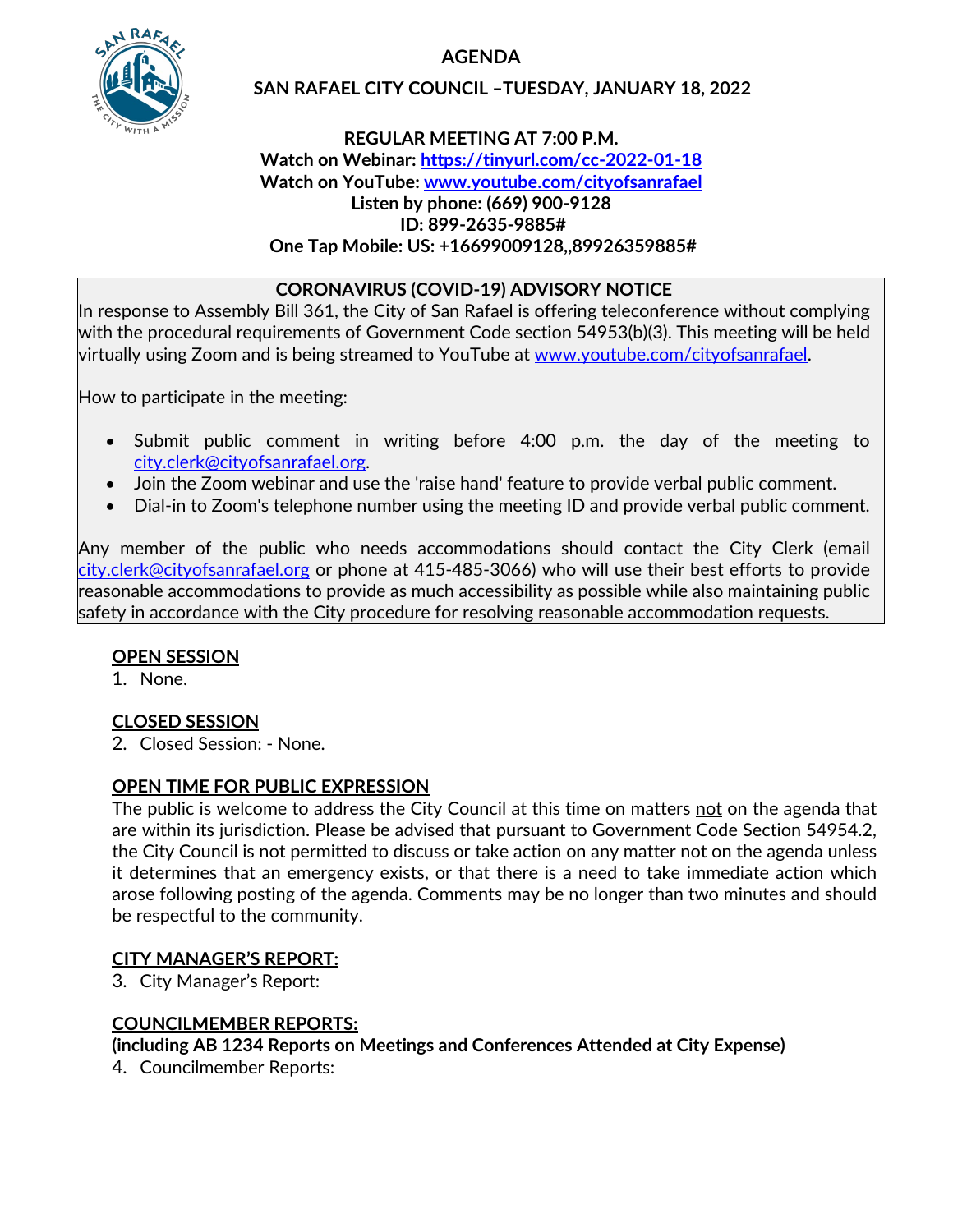## **CONSENT CALENDAR:**

The opportunity for public comment on consent calendar items will occur prior to the City Council's vote on the Consent Calendar. The City Council may approve the entire consent calendar with one action. In the alternative, items on the Consent Calendar may be removed by any City Council or staff member, for separate discussion and vote.

### 5. Consent Calendar Items:

### a. **Approval of Minutes**

Approve Minutes of City Council / Successor Agency Regular Meeting of Monday, December 20, 2022 (CC) *Recommended Action – Approve minutes as submitted*

### b. **Use of Teleconferencing for Public Meetings During State of Emergency**

Resolution Pursuant to Assembly Bill 361 Making Findings and Confirming the Need for Continued Use of Teleconferencing to Hold Public Meetings of the San Rafael City Council and City Boards and Commissions During the Continuing State of Emergency Relating to the COVID-19 Pandemic (CA) *Recommended Action – Adopt Resolution*

#### c. **Vacancies on San Rafael Boards and Commissions**

Announcement of Vacancies on the Cannabis Industry Tax Oversight Committee and the Fire Commission (CC) *Recommended Action – Receive and file*

### d. **Pickleweed Advisory Committee Appointment**

Approve Appointment of Miguel Hau-Gutierrez to the Pickleweed Advisory Committee as a Youth Member to the End of December 2024 (CC) *Recommended Action – Approve appointment*

#### e. **Residential Building Resale (RBR) Report**

Resolution Adopting an Extension of Temporary Measures for Administering the Residential Building Record Program ("RBR Program") Set Forth in San Rafael Municipal Code Title 12 (Building Regulations), Chapter 12.36 (Report of Residential Building Record) During the High Demand Real Estate Market and COVID-19 Pandemic (CD) *Recommended Action – Adopt Resolution*

#### f. **City Quarterly Investment Report**

Acceptance of City of San Rafael Quarterly Investment Report for the Quarter Ending December 31, 2021 (Fin) *Recommended Action – Accept report*

#### g. **Fire Mid-Management Personnel Changes**

Resolution Approving the Reclassification of One Fire Department Battalion Chief Position to a Deputy Fire Chief and Add a Deputy Director of Emergency Management Position (HR) *Recommended Action – Adopt Resolution*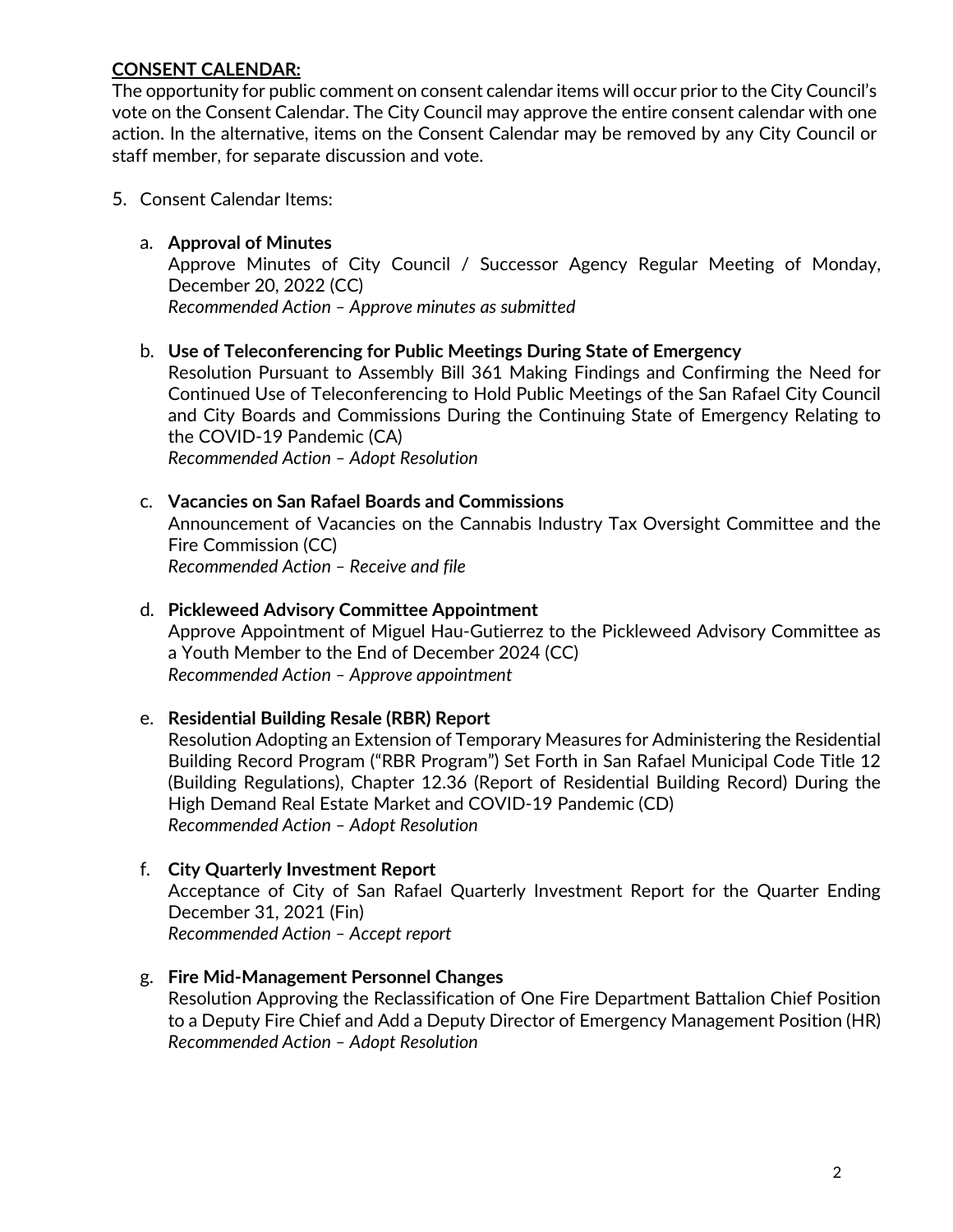## h. **Revised Salary and Benefit Plan for Temporary Employees**

Resolution Rescinding Resolution 14268 and Adopting a Revised Temporary, Seasonal, Retiree, and Fixed-Term Employees Salary and Benefit Plan and Salary Schedule (HR) *Recommended Action – Adopt Resolution*

## i. **California State Preschool Program Continued Funding Application**

Resolution Authorizing the Senior Recreation Supervisor-Child Care to Submit an Application to the California Department of Education for a Grant to Provide Child Care and Development Services for Fiscal Year 2022-2023, and if Granted, to Sign all Necessary Grant Documents (LR)

*Recommended Action – Adopt Resolution*

## j. **Albert Park Fencing and Netting**

Albert Park Fencing and Netting Project, City Project No. 11372 Bid Rejection (PW) *Recommended Action – Reject bid and direct staff to develop design alternatives*

## k. **Caltrans Local Procedures**

Resolution Adopting Chapter 10 of the Caltrans Local Assistance Procedures Manual Entitled "Consultant Selection", as well as All Future Updates, as the Process by which the City Procures Architectural and Engineering Consultant Services Related to Federal and State Funded Transportation Projects (PW) *Recommended Action – Adopt Resolution*

## **PUBLIC HEARING AT 7:30 PM:**

- 6. Public Hearing:
	- a. **2021-2022 City Council Redistricting Process** Second Public Hearing on Existing Council District Lines and Possible Changes (CA) *Recommended Action – Accept report*

# **OTHER AGENDA ITEMS:**

- 7. Other Agenda Items:
	- a. **San Quentin Pump Station**

Informational Report regarding the San Quentin Pump Station Reconstruction Project and Funding (PW)

*Recommended Action – Accept report*

## **SAN RAFAEL SUCCESSOR AGENCY:**

- 1. Consent Calendar:
	- a. **Recognized Obligation Payment Schedule (ROPS) for Fiscal Year 2022-23**

Acceptance of ROPS Report and Authorization to Submit to the Marin County Successor Agency Oversight Board and the State Department of Finance (Fin) *Recommended Action – Accept report*

#### b. **Successor Agency Quarterly Investment Report**

Acceptance of Successor Agency Quarterly Investment Report for the Quarter Ending December 31, 2021 (Fin) *Recommended Action – Accept report*